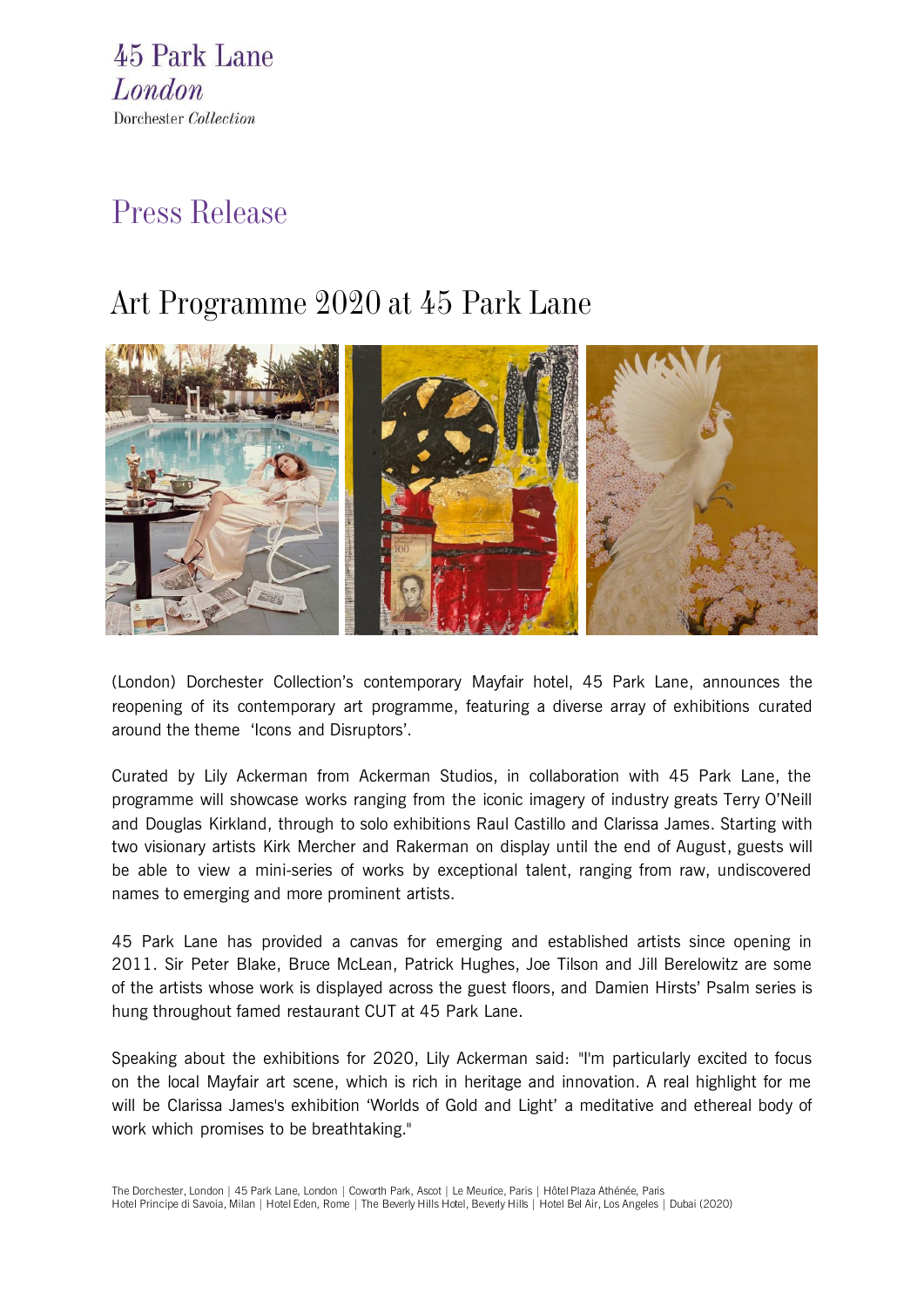## 45 Park Lane London

Dorchester Collection

John Scanlon, general manager of 45 Park Lane, comments: "Luxury hospitality is about so much more than exquisite comfort and extraordinary service. We look to provide inspiration and exciting experiences through our ever evolving dining initiatives and art programmes, which are very special to me."

### **2020 Art Programme at 45 Park Lane:**

**Kirk Mechar and Rakerman – Surface**. Two visionary artists bring their contemporary works together for an eyecatching collection uniting Mechar's abstract floral-inspired works and Rakerman's complex pieces, playing with the idea of the visible and invisible. The result is an intriguing multidimensional space and a journey through shape, texture and tone. *UNTIL AUGUST 27, 2020* 



## **Terry O'Neill, Andy Gotts MBE and Douglas Kirkland – FAME.**

Box Galleries presents FAME, a showcase of 30 rare and unseen celebrity portraits captured over a span of 40 years by renowned photographers Terry O'Neill, Douglas Kirkland and Andy Gotts MBE. Their shared passion for capturing rare, off-screen moments in the lives of the stars is beautifully curated in this new exhibition, featuring Kate Moss, Marilyn Monroe, Harrison Ford and more.

*AUGUST 27 – OCTOBER 12, 2020*

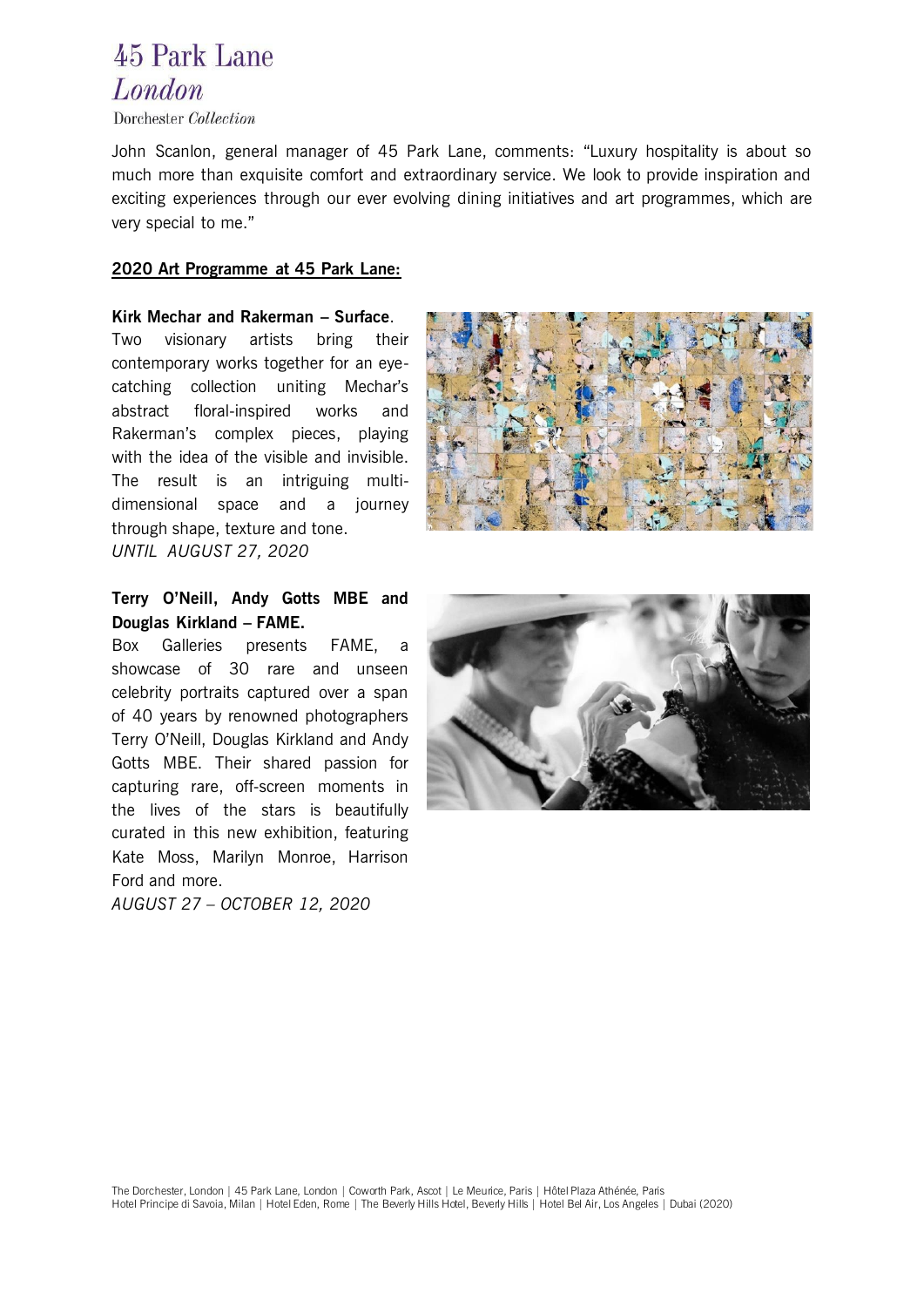# 45 Park Lane London

Dorchester Collection

### **Raul Castillo.**

Drawing inspiration from all aspects of everyday life – the cynical, topical and comical - Venezuelan Castillo's work is an avalanche of colours, shapes and thoughts that intrigue and excite the viewer, full of the artist's signature trademarks. This is his first large-scale exhibition and one to watch.

*OCTOBER 12 – OCTOBER 27, 2020*



## **Clarissa James - Worlds of Gold and Light.**

Classically trained artist Clarissa James takes her inspiration from the Pre-Raphaelites and  $19<sup>th</sup>$  century aesthetic, rich in fabrics and opulent textures. This combined with her newly discovered passion for Japanese art and design, has resulted in a series of rich, meditative paintings. *OCTOBER 27, 2020 – JANUARY 25,* 



### <https://www.dorchestercollection.com/en/london/45-park-lane/art/>

# # #

For additional information, please contact:

Calum Donoghue Communications manager Tel: +44 (0) 20 7319 7027 [calum.donoghue@dorchestercollection.com](mailto:calum.donoghue@dorchestercollection.com)

#### **Note to the Editors:**

*2021* 

#### **Art at 45 Park Lane**

45 Park Lane's strong ties to the art world go beyond its four walls. The hotel has been attracting guests and artists since the hotel opening in September 2011 and has gained a global reputation for hosting exclusive exhibitions and gallery residences, providing the ultimate platform for emerging artists alongside its collection of established artworks from Damien Hirst, Alastair Gibson, Patrick Hughes, Bruce McLean, Joe Tilson, and many more. A catalogue of previous and current exhibitions at 45 Park Lane can be viewed [onlin](https://www.dorchestercollection.com/en/london/45-park-lane/art/)e.

#### **Dorchester Collection**

The Dorchester, London | 45 Park Lane, London | Coworth Park, Ascot | Le Meurice, Paris | Hôtel Plaza Athénée, Paris Hotel Principe di Savoia, Milan | Hotel Eden, Rome | The Beverly Hills Hotel, Beverly Hills | Hotel Bel Air, Los Angeles | Dubai (2020)